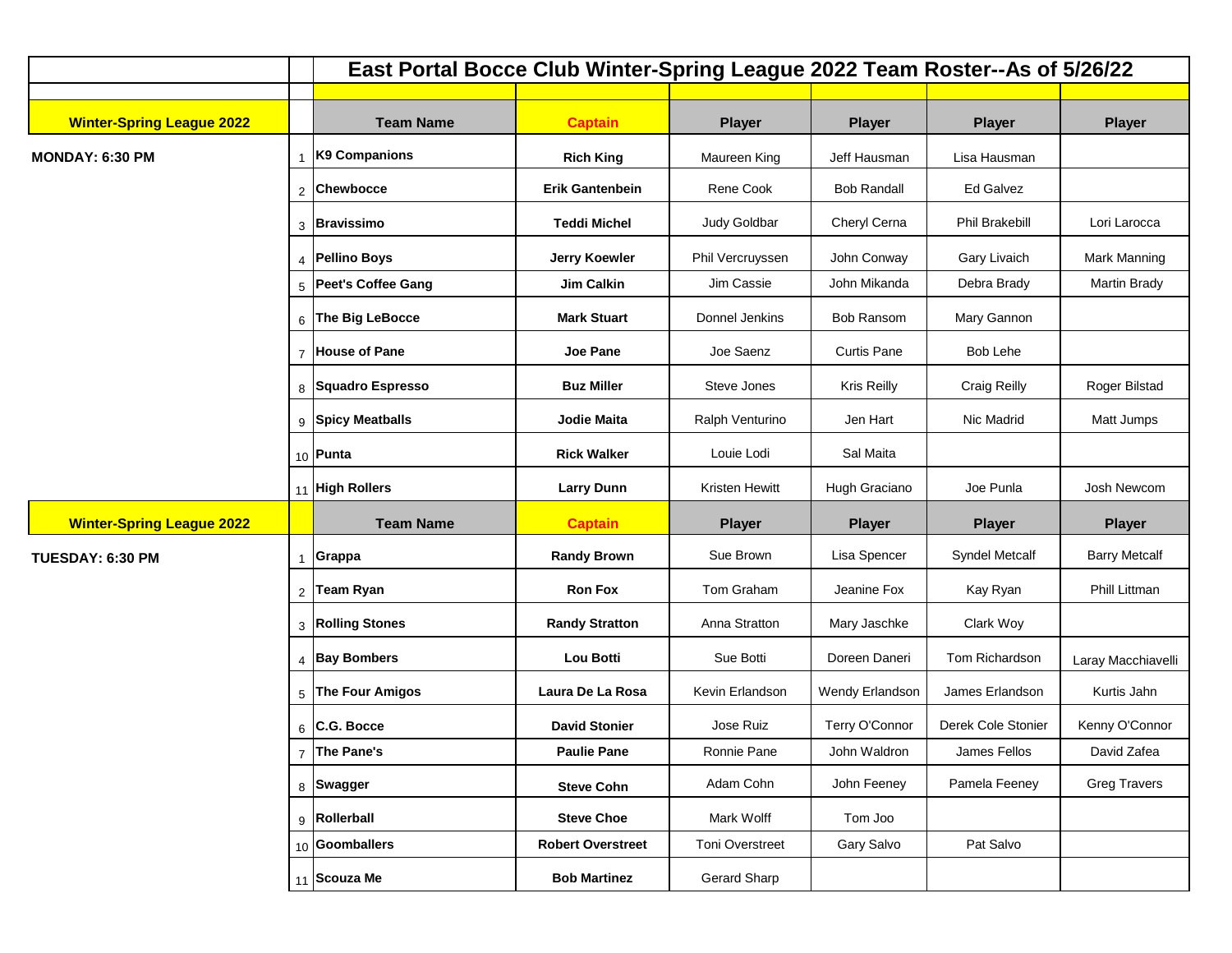| <b>Winter-Spring League 2022</b> |                       | <b>Team Name</b>         | <b>Captain</b>        | <b>Player</b>          | <b>Player</b>         | <b>Player</b>         | <b>Player</b>            |
|----------------------------------|-----------------------|--------------------------|-----------------------|------------------------|-----------------------|-----------------------|--------------------------|
| <b>WEDNESDAY: 6:30 PM</b>        |                       | <b>Pallino Power</b>     | <b>Mike Lynch</b>     | Laura Maxwell          | Ron Konkel            | Debbie Konkel         |                          |
|                                  | 2                     | <b>Tanti Baci</b>        | <b>Theresa Rister</b> | Karen Ortiz            | Kathy Keys            | Tina Torchia          | <b>Colleen Hawkins</b>   |
|                                  |                       | 3 Lukky Rollers          | <b>Lisa Watson</b>    | <b>Michael Mathis</b>  | Emi Fuji              | Paul Lukkarila        | Lauren Steinbaum         |
|                                  | $\boldsymbol{\Delta}$ | <b>Balls n Dolls</b>     | Al Velasquez          | Cynthia Velasquez      | John Duran            | April Meyer           | Damon Meyer              |
|                                  |                       | 5 Arden Park Tropics     | <b>Peter Nixon</b>    | <b>Todd Sanfilippo</b> | Ryan Tracy            |                       |                          |
|                                  | 6                     | 43rd Street +1 Rollers   | <b>Mike Moylan</b>    | <b>Terry Moylan</b>    | Jim Speakman          | Algy Greenlee         | <b>Bruce Greisenbeck</b> |
|                                  | $\overline{7}$        | <b>Chieftains</b>        | <b>Duane Rose</b>     | Mike Buttleman         | Meme Whichard         |                       |                          |
|                                  | 8                     | <b>Chateau Garneau</b>   | <b>Steven Garneau</b> | <b>Sherry Williams</b> | Kyle Johnson          | Hannah Johnson        |                          |
|                                  | 9                     | <b>Who Gives a Bocce</b> | Joe Porata            | Al La Rocca            | Paul Lelis            | Don Richins           | Steve Lavezzo            |
|                                  |                       | 10 Rodeo Rollers         | <b>Christy Swider</b> | James Byrd             | Rod Curtis            | <b>Mike Sefick</b>    |                          |
|                                  |                       | 11 Pellicani             | <b>Andy Thielen</b>   | David Johnson          | Michael Murphy        | Mark Sarmento         | Danny Torza              |
| <b>Winter-Spring League 2022</b> |                       | <b>Team Name</b>         | <b>Captain</b>        | <b>Player</b>          | <b>Player</b>         | <b>Player</b>         | <b>Player</b>            |
| <b>THURSDAY EARLY: 5:00 PM</b>   |                       | <b>Ciao Bella</b>        | <b>Carol Corda</b>    | <b>Marilyn Nagel</b>   | <b>Bernd Kornow</b>   | Jim Tracy             | Ann Tracy                |
|                                  | $\overline{2}$        | Ragazzoni                | John Kriege           | Pete Pesetti           | Tom Asher             | <b>Howard Kiefer</b>  | Sam Prest                |
|                                  |                       | 3 Foul Balls #1          | <b>Lynn Podesto</b>   | Dave Podesto           | Dan Koelzer           | Al Tirapeli           | <b>Bill Chiechi</b>      |
|                                  | $\Delta$              | Baldoria                 | <b>Romano Luchini</b> | Ottavio Luchini        | <b>Bob Granucci</b>   | <b>Brian Granucci</b> | Gayle Cowen              |
|                                  | 5                     | Cannoli                  | <b>Jay James</b>      | Patti Rabe             | Harry Crawford        | Henry Powell          | Stephen Rogers           |
|                                  | 6                     | <b>Team Contento</b>     | <b>Paulette Wells</b> | Michelle Rogers        | Luciano Mega          | Roger Lundin          | Pamela Corona            |
|                                  |                       |                          |                       |                        |                       |                       |                          |
|                                  | $\overline{7}$        | l' Attore Bocce          | <b>Jim Luttig</b>     | Al Deminico            | Rodney Lukins         | John Marsalla         | Dave Heard               |
|                                  | 8                     | <b>Amante Gelato</b>     | James Kavanagh        | Rebecca Kavanagh       | <b>Mike Daugherty</b> | Cozette Daugherty     |                          |
|                                  |                       | 9 46th Street Rollers    | <b>Kevin Meagher</b>  | Edwin Wagner           | Seth Wagner           | Niall Meagher         | Clint Rehermen           |
|                                  |                       | 10   Kwan-Tiki-Warriors  | Don Babcock           | Rick Ward              | Andy Betschart        | Scott Mendonza        |                          |